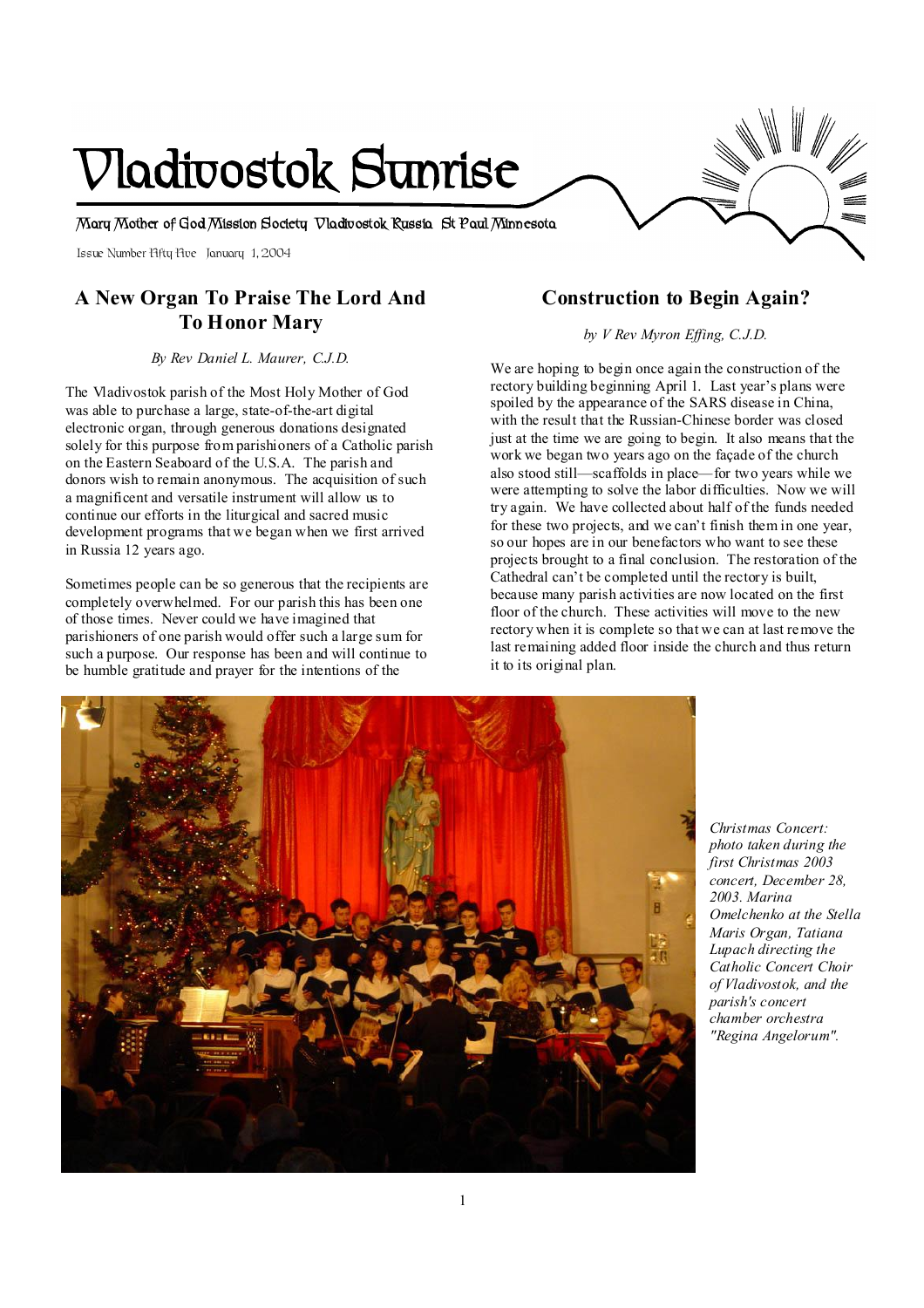

*Marina Omelchenko playing just after the organ was first turned on. She played "Ave Maris Stella" as the first hymn to be played on the organ in Vladivostok.* 

donors. As the pastor of the parish that donated us the money to buy the organ said to me, "The liturgy needs to be done beautifully, and people need beauty."

The new organ has been christened *Stella Maris* in honor of Our Lady Star of the Sea, and in appreciation of the parish which made its purchase possible. When it was first installed in our church on December 3 and again when it was blessed by our bishop at Sunday Mass on December 14 during his first pastoral visit to Vladivostok, the first music that was played on it was the ancient hymn *Ave Maris Stella*. The hymn, in Russian translation, is a particular favorite of our parishioners. At the solemn blessing, as the bishop sprinkled the Stella Maris organ with holy water and incensed it, the congregation sang all seven verses, four of which are translated here into English:

Hail, Star of the Sea, Mother of the Word of God, Ever Virgin Blessed Daughter of Heaven.

Gabriel's greeting "Ave" You received with trust, Thereby turning the sadness Of the children of Eve into joy.

Give peace to those who stray, Give light to those in darkness, Root out from our hearts all evil, Send down to us your goodness.

Holy Mother, do not abandon us! Intercede with your Son, Born from you into the world For the salvation of sinners.

The *Stella Maris* organ is a Rodgers Trillium 927 digital electronic instrument of three manuals and pedal board with 94 speaking stops. It presently has ten audio channels speaking

from ten speaker cabinets; with a capacity of as many as 28 audio channels. It also has the potential to play ranks of winded pipes in the future, and to accommodate MIDI systems of hundreds of other sounds.

The decision to buy a Rodgers digital electronic organ was made after an extensive study of four major digital organ builders (two from the US and two from Europe), and after consultation with US and German companies involved in the relocation and rebuilding of used pipe organs.

There was never really any contest: a Rodgers electronic instrument was chosen because of Rodgers' unparalleled, magnificent pipe-like sound fidelity; its reputation of longlasting quality workmanship; the possibility of easy future upgrades and additions; and the superior customer service that Rodgers has extended to our parish free of charge during the last seven years of maintaining the vintage (1973) Rodgers Cambridge 220-II analog electronic organ given to us by Epiphany Parish in Coon Rapids, MN in 1995. I can truthfully say that I have never experienced such good customer service from any other company. I take this opportunity publicly to thank the people at Rodgers headquarters in Hillsboro, OR for their excellent help and advice, and to say that we look forward to working with them in the coming years with new musical instrument possibilities.



*Original owners Quentin and Karen Smith at the organ in their home in September 2003 when Fr. Dan visited them to see the organ for the first time.*

The story of the acquisition of our new Rodgers Trillium 927 Stella Maris organ does not end with the donors and the company. There is another major chapter related to the purchase. The Stella Maris organ was originally bought in 2002 by Mr and Mrs Quentin and Karen Smith of Rohnert Park, California for Karen who had been a concert organist, but who had not played publicly for some time. After receiving the Rodgers Trillium 927 as a 30th anniversary wedding gift from her husband, and installing it in their home, and realizing the greatstrides made in electronic sound reproduction, Karen decided to get back into shape as a concert artist. For that it was also decided that the top-of-the-line three-manual Rodgers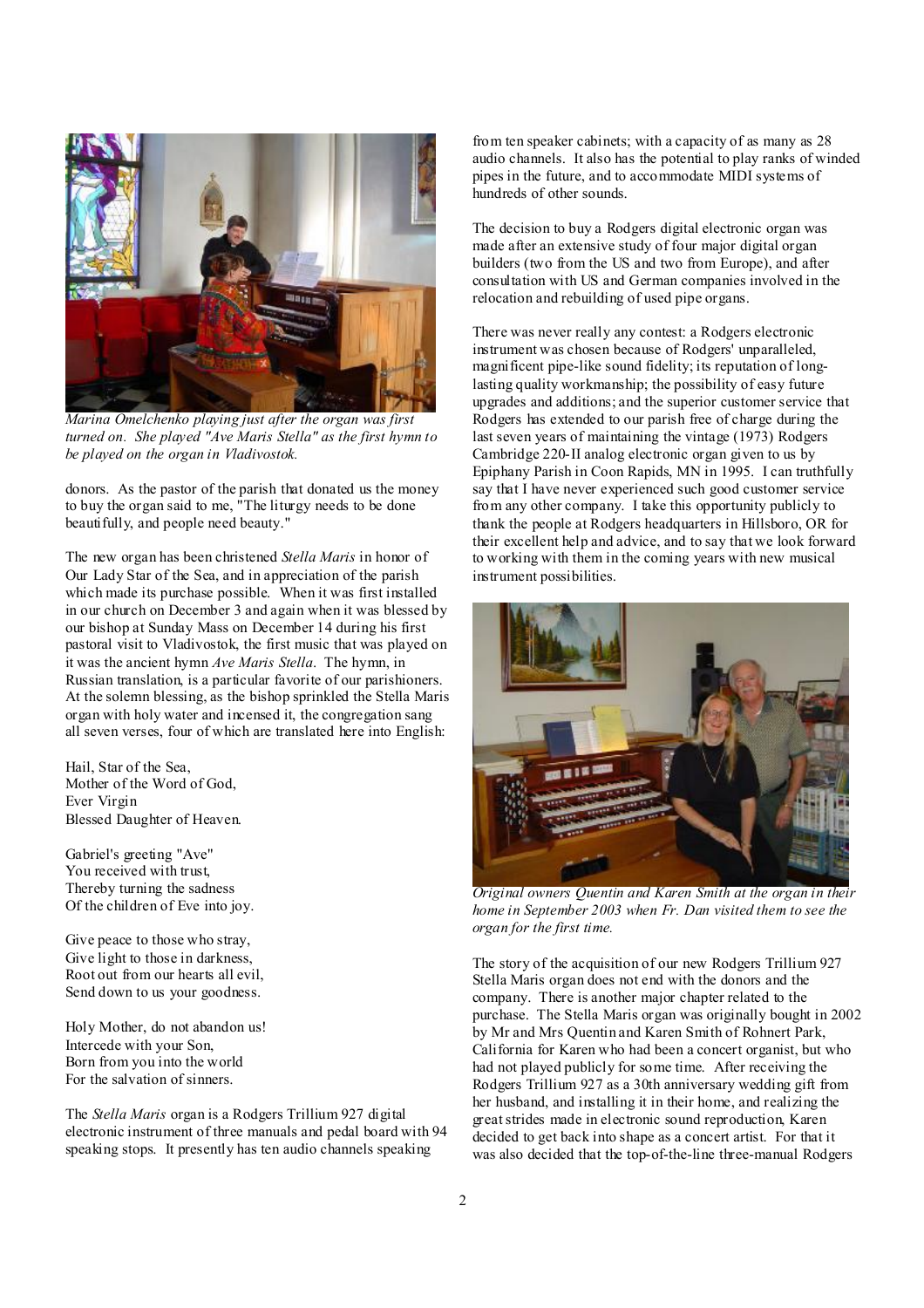Trillium 967 would be better. So the Smiths put the Trillium 927 up for sale on an internet website.

I happened to be browsing the web for want ads of vintage electronic organs at the request of the Baptist bishop of Khabarovsk, Russia, who had heard our Rodgers Cambridge 220-II during a visit to our church earlier in the day. Using the Google search engine I typed "used Rodgers electronic organs", and received several hundred links. (Astute readers will realize that by including the word "Rodgers" in my search, I already had a firm opinion about the superiority of the Rodgers sound.) The third link received was to an ad that the Smiths had posted about their Trillium 927.

Having researched the latest digital electronic organs and having decided on a three-manual Rodgers, I knew that the price the Smiths listed was too good to pass up. It amounted to a 32% discount off the original purchase price (36% if you count sales tax), and it had only been played for three months! With fingers trembling on the computer keyboard I wrote the Smiths an email letter asking if the organ was still for sale or if it had already been snatched up. With surprise and relief I received an immediate response from Mr. Smith that it was still available for purchase. If I had not found this amazing opportunity, we would have had to purchase a smaller, less versatile Rodgers organ with the donations from our US benefactors. It would still have been a high quality Rodgers, but it would not have had as many stops nor as many possibilities for future audio channel expansion.

The Smiths not only gave us a great discount on a great instrument. They have been very helpful about getting the instrument appraised by a Rodgers representative, having it packed and trucked to a west coast port, including in the shipment personal gifts of speaker wire, books of organ music, stop registration lists and suggestions for our organist, Marina Omelchenko. They even were able to get the remaining 9 years of the original parts warranty extended to us! We are very grateful to them for their indispensable help and encouragement in this new world of Rodgers digital electronic organ music.

The *Stella Maris* organ is installed, blessed, initiated in its sacred duties by our Advent and Christmas Masses, and it has already become the new star of our four sold-out Christmas concerts (Dec. 29 - Jan 5) attended by more than 1100 people. It has been the subject of at least three TV feature reports; 4 newspaper feature articles; and innumerable radio reports. Soon it will even appear in a special feature in the Moscow trade newspaper, *Musical Milieu*.

The *Stella Maris* organ is a big step up for our small mission parish, and an answer to many prayers. With it our liturgical, concert, festival and recording programs now have unlimited possibilities. We will be able to invite guest organists from all parts of Russia and the Far East, expand the kinds of organ music to be presented, and perhaps attract future organists to learn how to play the organ.

We are very grateful to the donors who have made all this possible, to the support staff at Rodgers for their excellent assistance, and to the Smiths and others who have helped up pack, ship and receive this major acquisition for our parish. We look forward with joy to many years, perhaps many generations, of beautiful music from the *Stella Maris* organ.

# **How to Communicate with Us**

#### **Office in Russia:**

**Phone:** 011-7-4232-26-96-14 **FAX:** 011-7-4232-26-96-16 **E-mail:** [myron@catholic.vladivostok.ru](mailto:myron@catholic.vladivostok.ru) [daniel@catholic.vladivostok.ru](mailto:daniel@catholic.vladivostok.ru) [CARITAS@mail.primorye.ru](mailto:CARITAS@mail.primorye.ru) **Internet:** Russian language: [www.catholic.vladivostok.ru](http://www.catholic.vladivostok.ru)

Please do **not** send any **donations** of any kind directly to Russia. For donation information, see below.

**Letters** without donations can be sent to: Most Holy Mother of God Catholic Parish Volodarskovo 22 690001 Vladivostok RUSSIA

#### **Office in America:**

**Phone and FAX:** (651)227-0208 and (651)690-5139 **E-mail:** [usoffice@vladmission.org](mailto:usoffice@vladmission.org) **Internet:** English language: [www.vladmission.org](http://www.vladmission.org)

**Donations** of money and **letters** should be sent to: Mary Mother of God Mission Society 1854 Jefferson Ave St Paul MN 55105-1662

Or you can donate from your credit card through our web site. Your donations are tax-deductible. You will receive any required receipt for IRS tax purposes by return mail.

**Donations** in kind. If you have items that you think we can use, please contact Mrs Sandra Sonnen at the Mission Office in St Paul giving a complete list of items.

**Vladivostok Sunrise** Edited and Produced in Russia by V Rev Myron Effing, C.J.D. Printed by the Sisters of St Peter Claver, St Paul, Minnesota. Assembled for mailing by Nativity Parish, St Paul, Minnesota. Mailed by Mary Mother of God Mission Society, St Paul, Minnesota. Authors are noted if other than the editor. A full color version of the *Sunrise* is available at [www.vladmission.org](http://www.vladmission.org)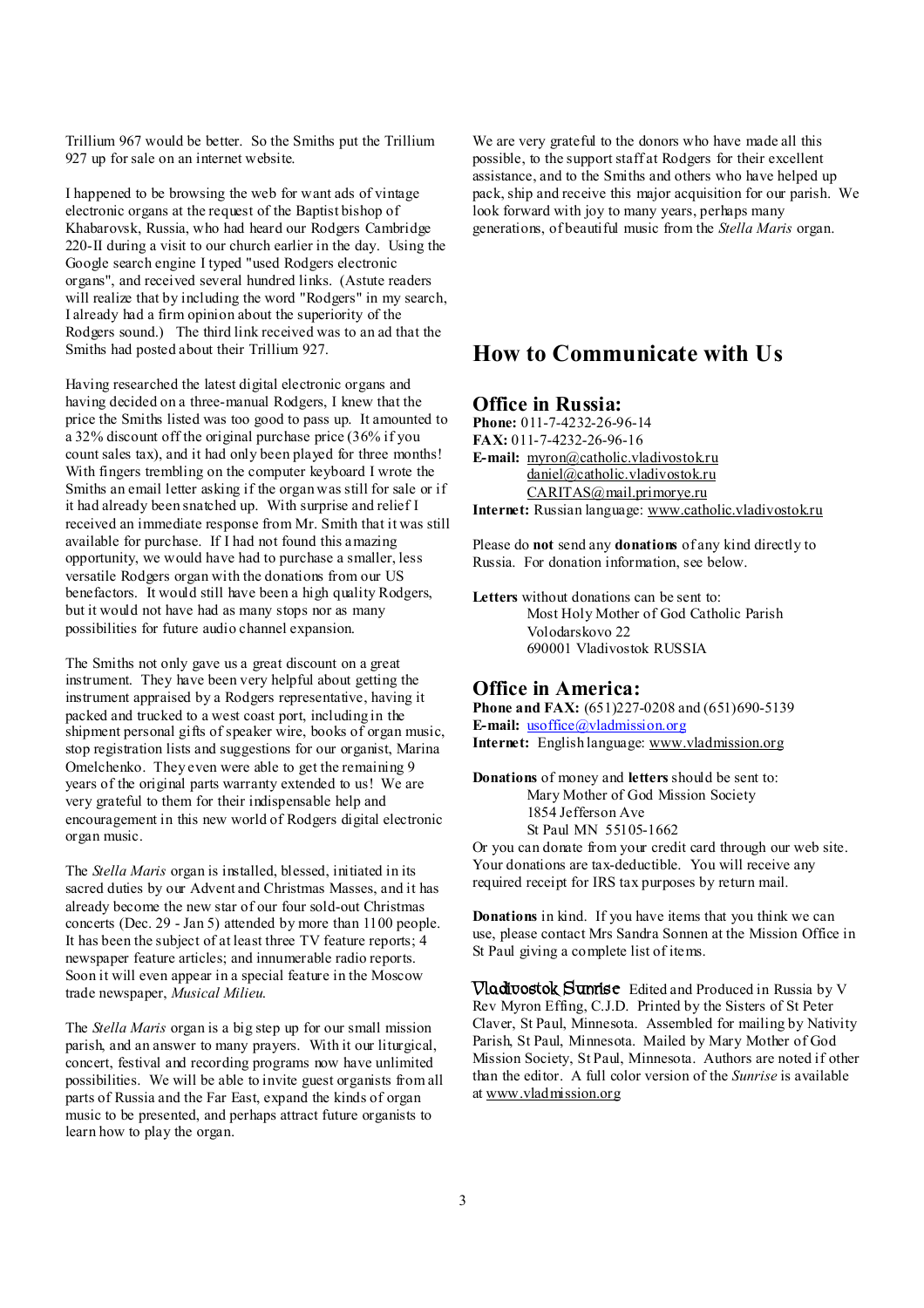### **News Notes**

*by V Rev Myron Effing, C.J.D.*



*Bishop Klimovich with the parishioners of Our Lady of the Pacific Parish in Nakhodka.* 

• The big news of December was the visit of our new bishop, Kirill Klimovich! It was his first trip to the Russian Far East, and he determined to visit every parish in Primorysky Krai, which he did! We certainly like our new bishop. He is simple and sincere, a man who knows the people because he was born in Kazakhstan and then grew up in Belorus where he served the Cardinal as Assitant Bishop of Minsk. Naturally he was surprised to suddenly be made the bishop of the Diocese of St Joseph in Irkutsk, the largest diocese in the world in terms ofsquare miles of land. Bishop Klimovich confirmed 28 parishioners here in Primorye. We are certainly wishing him well in his very difficult assignment.

*Bishop Klimovich addresses the parishioners at Visitation Parish in Lesozovodsk* 





*Bishop Klimovich gave holy cards to parishioners of Holy Trinity Parish in Romanovka.* 



*Bishop Klimovich confirming in Vladivostok.* 

*The 24 adult confirmands in Most Holy Mother of God Parish, Vladivostok.* 

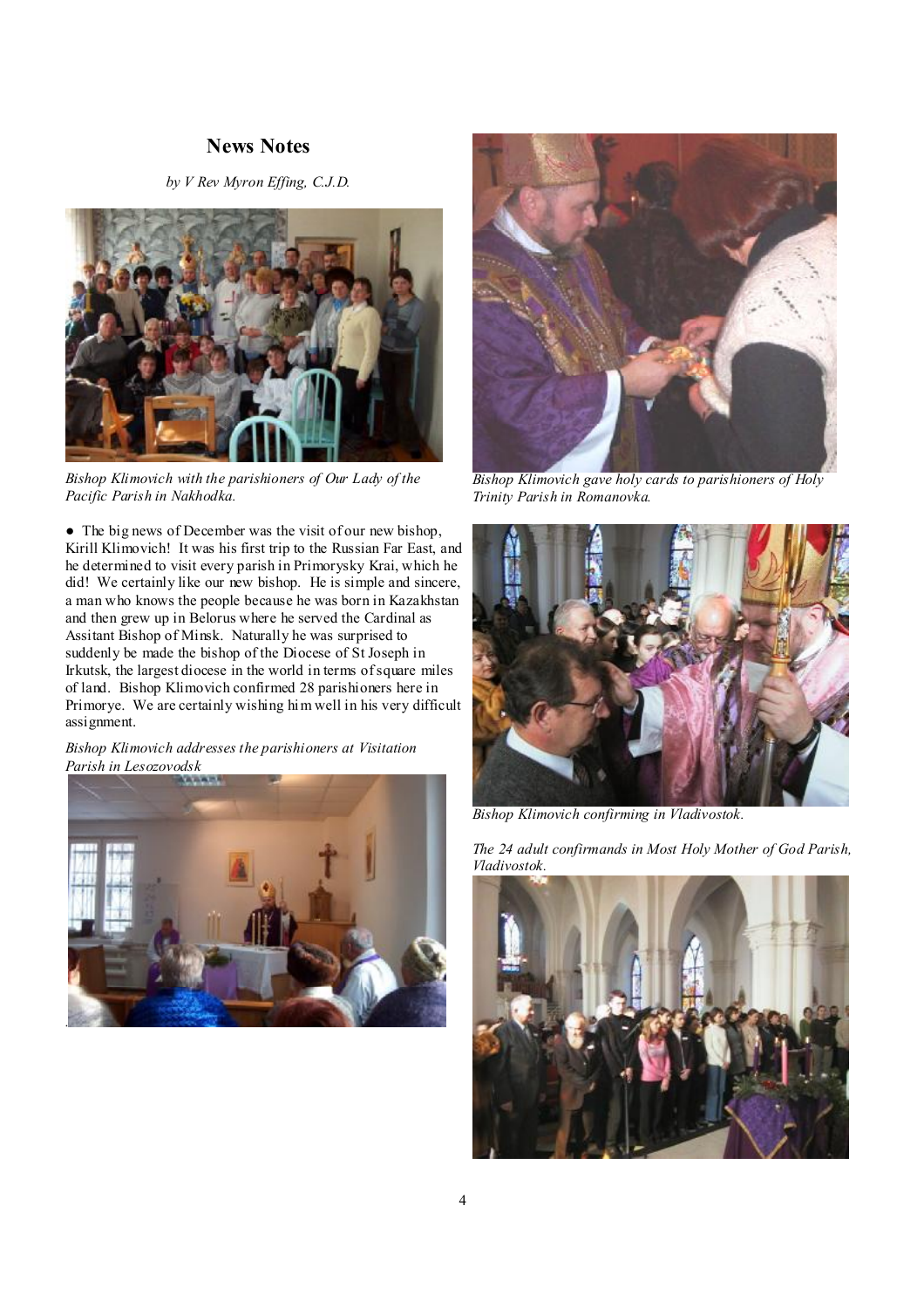● Our new "used organ" arrived in port November 5. The customs duty was reasonable, and there were still some shipping fees due. Fr Dan worked out a new floor plan for our concerts. With the new organ the concert goers will face the main altar instead of the choir loft. After the organ arrived in port, Fr Dan spent some time studying the space, trying to see how many seats there may be--perhaps about 320 on the main floor and another 20 in the choir loft, but that may be optimistic. After moving the red seats and adding chairs and measuring the space in detail he made a map of all the seats. The people like to see where their tickets will be before they buy them. With the old seating arrangement facing toward the back, we only could sell 200 tickets because we lost all the space in the north and south transepts. Now with so many more seats at each concert we were able to do only four Christmas concerts this year, rather than the five that we did last year. The Christmas concerts were the inaugural concerts of the new organ.

● A few years ago the Rodgers Organ Co gave Fr Dan some promotional CD's of organ music played on their new digital electronic organs, including on one very similar to ours. Included were six hymns that he had never heard before. Now we have to find someone to translate them into Russian. Translating poetry into poetry is most difficult and takes a special talent.

● Fr Daniel's new assistant in his parish of the Holy Trinity in Romanovka is Igor Radzuk. It is a pleasure to work with him. He ran himself ragged helping our guests when the group of American visitors was here from Modesto, CA. Fr Dan is planning on going to the parish in Romanovka twice a month now rather than only once, and staying overnight there one of those times each month. Igor has fixed up the parish apartment there so well that now there is a comfortable place to stay overnight. Since it is only 90 minutes away by car and because there has been no good place to stay, Fr Dan had always gone there and returned in the same day. But now he will be able to take the electric train, stay overnight and take the train back the next day. That will save money, wear and tear on the car and the valuable time of our driver, who is also my general assistant here in the main parish in Vladivostok, and it will also allow me more time to stir up interest in religion among the local population. I am especially concerned for the young people, who have nothing at all to do and who get involved in drugs, alcohol and sexual misconduct at an early age. Then too, Igor will be important as we begin to build a church in Romanovka.

● On November 15 Sr Alicia Gonzalo's Spanish classes at the Far Eastern State University presented "Spanish Speakers' Day". It was a two-hour program ofskits and programs that they prepare in Spanish. They are amazingly talented kids (age 17-22), and FUNNY. They were great entertainers, know how to poke fun at themselves (and gently at Sr Alicia), and have a great time doing it. They did absolutely everything in Spanish, and did it very well. It is a testament to all the hard work Sr Alicia has done with them during these last five years. Before she came they did not even have a Spanish department. The

University loves her as much as we do. Last year they gave her the "Foreign Teacher of the Year Award". They have over 40 foreign teachers, most from Korea, China and Japan, but also from Poland, the USA, Australia, and other the Pacific Rim countries.

● Following our general policy of trying to increase funding for our mission from within Russia itself, Fr Dan's homily at all parishes on the Feast of the Dedication of St John Lateran in November was on the financial support of the Church. "I was not at all demanding. I was complimentary of their generosity," he says. Here at the main parish our normal Sunday collection lately had been from 2000 to 3000 rubles (\$67 to \$100), but after his homily the Sunday collection was over 4100 rubles (\$130) with no American tourists in the congregation. I think it was the first time that Fr Dan preached on this topic. So far the collection is maintaining itself at this new level.

● In November I went to St Charles Borromeo Seminary in Kosice, Slovakia to visit our seminarian, Brother Oleg Yelchaninov. He looks just fine! I was worried because he had been having some troubles with heartburn, and so the doctor thinks that perhaps there is a gall bladder problem. I would recommend that he drink a little wine each day as St Paul recommended to St Timothy, but it is against the seminary rules. So perhaps he will need some "nexium", which Isaw advertised on TV while I was in America. We'll see what the doctor has to say.



*Brother Oleg Yelchaninov and Seminary Rector in Slovakia.* 

● In Slovakia, which still had full seminaries, it seems that the crisis is now beginning. Slovakia will join the European Union as of May 1, and the culture is already changing in the wrong direction. It seems that Poland and Slovakia will now go through the Vatican II crisis that America is now pulling out of. During the time after Vatican II Poland and Slovakia were behind the Iron Curtain and their only defense was the strength of the Church. Today they don't need the Church for that purpose, they think. There will be lots of changes, and already there are fewer seminarians. We need to decide whether Brother Oleg will continue here, or whether he will be going to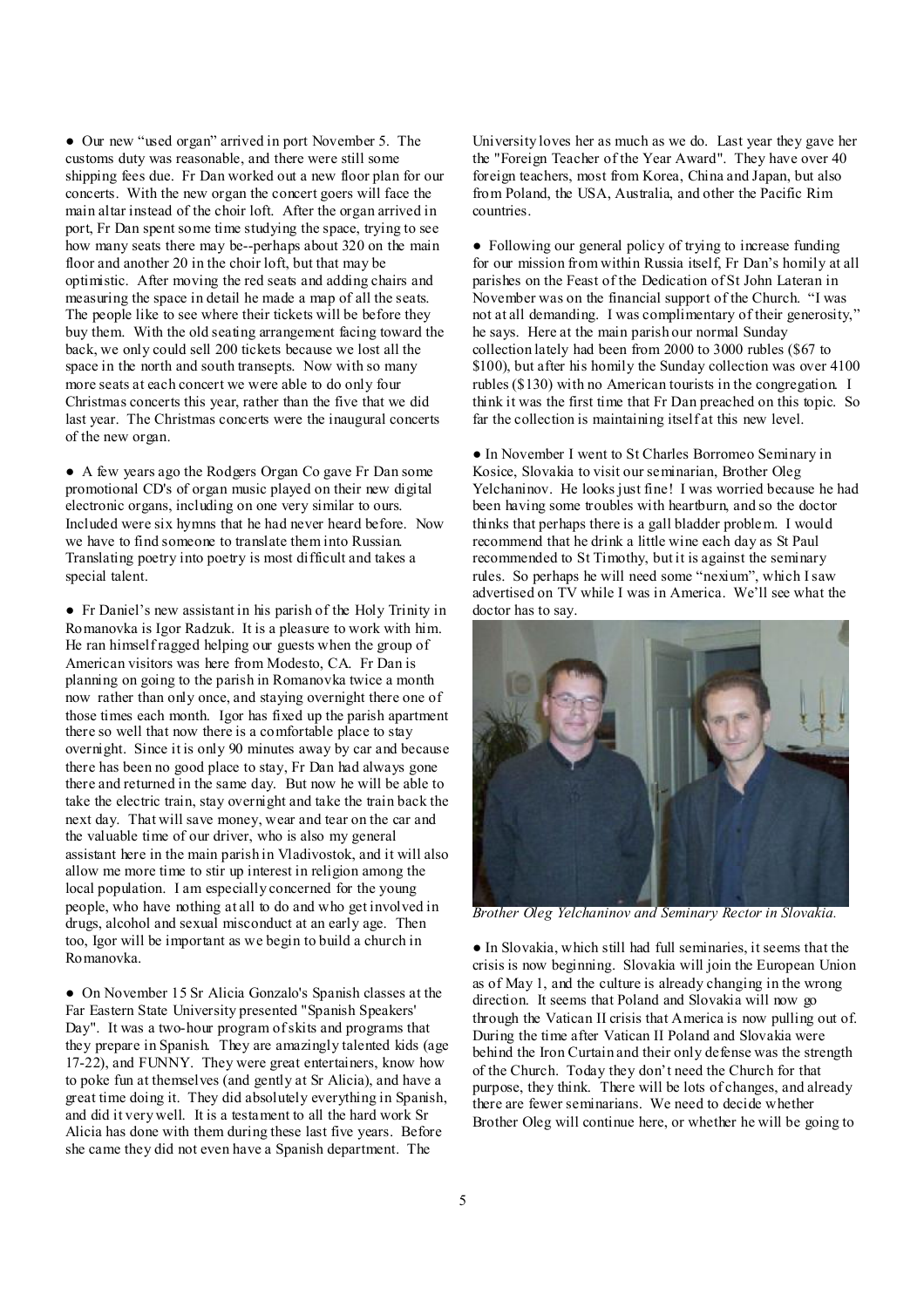a different seminary. As a Russian he is more personally influenced by what is happening in Russia than what is happening in Slovakia. Russia had a 70-year crisis which we hopefully are also getting over!

● I visited several seminaries while I was in the States, too, including St Mary's Seminary in Winona, Minnesota and Conception Seminary in Missouri. It seems to me that the seminarians are really upbeat and a positive thinking group at the present time. Probably the scandals and subsequent house cleaning have helped them a lot. While I was in Indiana I attended the ordination of my cousin Jason Gries. It turns out that my greatgrandfather Gries has six greatgrandson priests and eight greatgrandaughter sisters. Deacon Gries is the first one in the next generation. Another cousin priest of mine, Fr Steckler, is now the chaplain at Mater Dei High School where I went to school. He invited me to address the student body. Please add your prayers for vocations in Russia and in America to your generosity.

● While I was in Indiana I visited the city of New Harmony, a very famous city for Russians because it is where Robert Owen did his (in)famous social experiments which laid the groundwork for the Communists. It was he who said that both revealed religion and marriage where things of the past, and that children should be raised by the group, not by parents. Of course the Soviet Communists tried to make all of these ideas official state policy. It was a failure in Indiana where it was voluntary, and a failure in Russia where it was obligatory. Just listen to the left-leaning crowd in America at the present time! They try to drive religion into privacy, they try to redefine marriage, and they are struggling for earlier and earlier child care.

● In a letter dated November 10 from The Couple to Couple League International, Inc. of Cincinnati, Ohio, we were notified of the certification of our NFP teaching couple Yuri and Victoria Belozyorov. They have been our teaching couple for many years already, but now they are certified. Congratulations, Yuri and Victoria!

● In a letter from Sergei Popov, the Caritas representative in Nakhodka: "Mormons hasten to the aid! Remember, Isent you two letters: one from the Children's Rehabilitation Centre in Vrangele (25-children), and the second from the Special Correctional Boarding School in the Nakhodka (120 children). In these letters, both directors of these establishments addressed you for the help. They asked for soap, towels, toothbrushes, pillows, blankets, bedsheets, school supplies, writing sets, first-aid kits. But you didn't answer me about what to do. Right behind me were the Mormons, and now they really render to these children material aid and personally communicate with each such child (it is a condition of their contract). With the correctional school the Mormons have created a separate project and want to provide this establishment with furniture and other equipment. With our maternity hospital the Mormons already completed a project for the purchase of complete sets for newborn children for the sum of \$1800. Very much, it is very a pity to me, that at us

with it of nothing it has turned out." What can I answer? Sorry, Sergei, but the Catholics just didn't have the money. We have to be glad that the kids are getting aid from somewhere. Also, the Mormons have lots of free missionaries running around. Where are our American Catholic young people?

● Our poor Nakhodka parish, Our Lady of the Pacific. After so many years of waiting for a live-in pastor, Frs Timothy and Felix were assigned to Nakhodka as of August 1, 2003. They still haven't arrived because of visa problems, and we still don't expect them until at least March! Meanwhile Fr Myron continues to care for the parish once per month. The parish would desperately like to at last find a permanent place for a church. Recently a building went on sale which is  $\frac{1}{2}$  a block from the parish apartment. The building can be used for a chapel temporarily, but more importantly, the building includes enough land so that a real church could eventually be built. The purchase price?--\$160,000.00 Anybody want to help?



*The proposed parish building in Nakhodka, with land for future construction.* 

● Many of our friends who have come to Vladivostok will remember Zhenya Uvanovna Iboshunina who lived on Russian Island. She always invited our guests to her home. Because of her jovial character and gift of hospitality, the AA groups of Vladivostok often spent holidays at her home around the fireplace, and enjoying the beautiful beach near her home. Unfortunately, her body and that of another friend who lived near her were found floating in Peter the Great Bay near an inflatable boat with motor. She had been hit or she fell upon a heavy object, as there was no water in her lungs. Police theorize that they had been murdered and murderer attempted to dispose of the bodies in the sea, but the bodies did not sink as he thought they would because they were not drowning victims. She had recently returned from South Korea, so the motive may have been that the murderer thought that she had money at home. Eternal Rest grant to them, O Lord!

● In an effort to increase our funding within Russia, we started a major crop of White Elf mushrooms and expected them to go to market October 1. But they got a disease because of the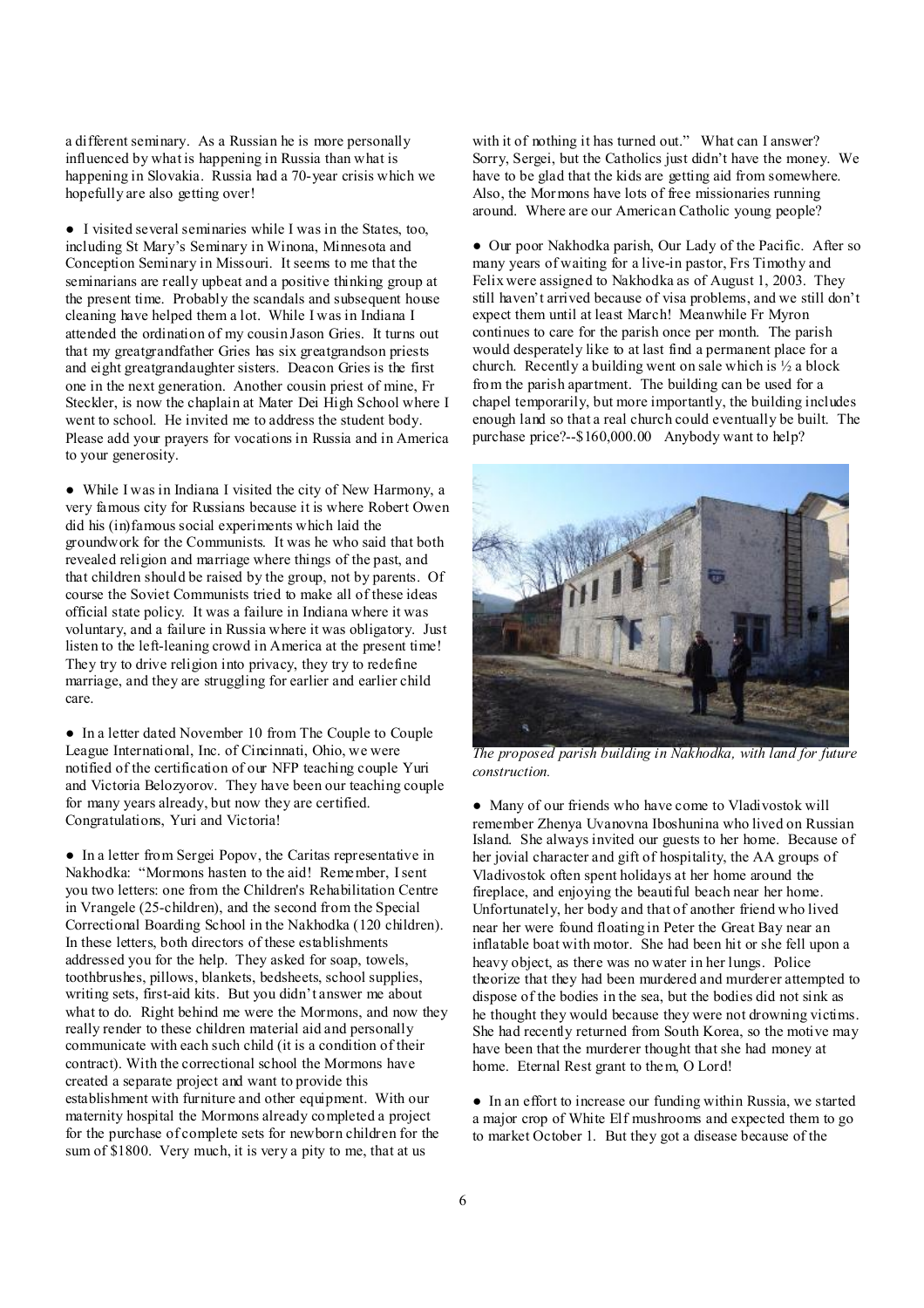unusual weather. We have a food technologist to plan recipes and get necessary government approvals for production.

● There were no typhoons this year at all, so Vladivostok is in the worst water crisis in 45 years. The rainfall in 2003 was only 50% of the norm. In the city there is water only on every third day. We can hope for early and heavy spring rains! Caritas is trying to help supply clean drinking water to families with babies, to elderly abandoned people, and to handicapped people who can't go to the street to buy water.

● In my October "thank you" letters I mentioned the need for some larger secured loans of money from Americans to our Russian parishioners so that these Russian families could buy an apartment rather than renting, basically using the rental money to repay the loan so that they eventually would be owners instead of renters. Several benefactors responded to this need. Thanks! There is still a need. Renters pay 5% interest, and the loan is secured by the real estate. If you are interested, please email me for details.

● The street kids continue to have a rough life. In a recent meeting with the Catholics who volunteer to participate in the program to work with the kids we heard all kinds of horror stories. The worst was about minor girls who sell themselves on the street to make a living. They don't have much medical care, knowledge about venereal diseases, nor do they have pimps to protect them. It is often the case that the girls are simply kicked out of the cars after they have been used, and are wounded and bruised, and naked. They have no defense. We are doing what we can to help them.



*Main Catholic volunteers working with street children: Sr Alicia, Sr Evgenia, Doctor Alexander Borsukov, and Larisa Kalaninchenko.* 

● While I was in Kentucky I had a good visit with Mr and Mrs Ted Lewis. Ted was the producer of our parish video which is making waves in America at the current time. Thanks, Ted, for a great job!



*Mrs and Mr Lewis, and Mrs Lewis' mother.*

• Part of our celebration of the  $2000<sup>th</sup>$  anniversary of the Annunciation on March 25, 2000, was a play that I wrote which was performed by parishioners. It is simply called "The Annunciation". Some people in America have asked me for a copy of the play so that they could use it in their parishes. Now it is available. Email or write for a copy. One feature of the play is the portrayal of God using the famous Rublev Icon of the Holy Trinity.



**Remember "Mary Mother of God Mission Society" in your will.**